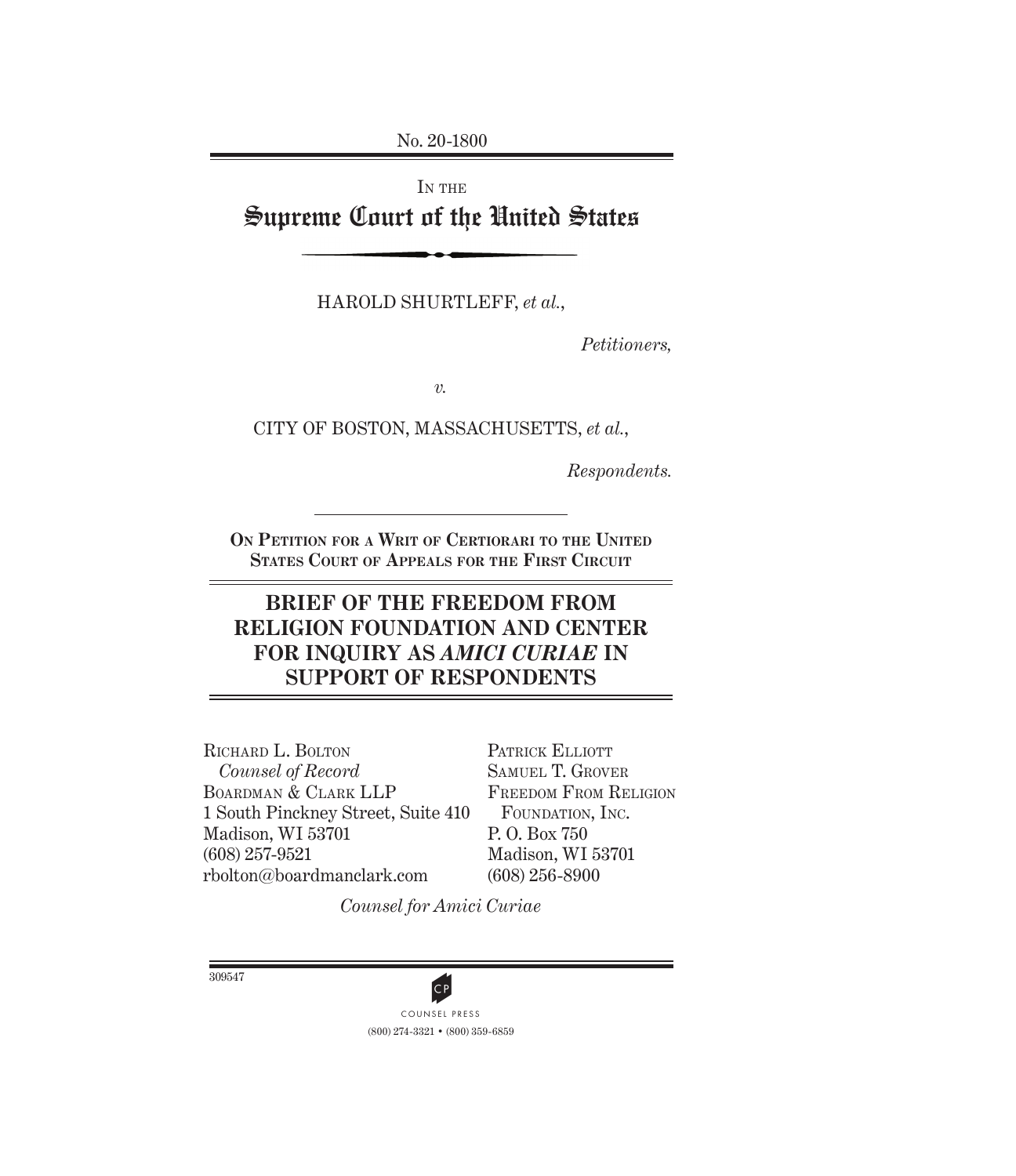### **TABLE OF CONTENTS**

| Page                                                                                       |
|--------------------------------------------------------------------------------------------|
| TABLE OF CONTENTSi                                                                         |
| TABLE OF CITED AUTHORITIES ii                                                              |
| INTEREST OF AMICI1                                                                         |
| SUMMARY OF THE ARGUMENT2                                                                   |
|                                                                                            |
| I.<br>Restrictions on access to a nonpublic forum<br>need only be reasonable and viewpoint |
| Boston's flagpole is a nonpublic forum<br>П.                                               |
| III. Boston's restriction on religious flags is                                            |
|                                                                                            |

*i*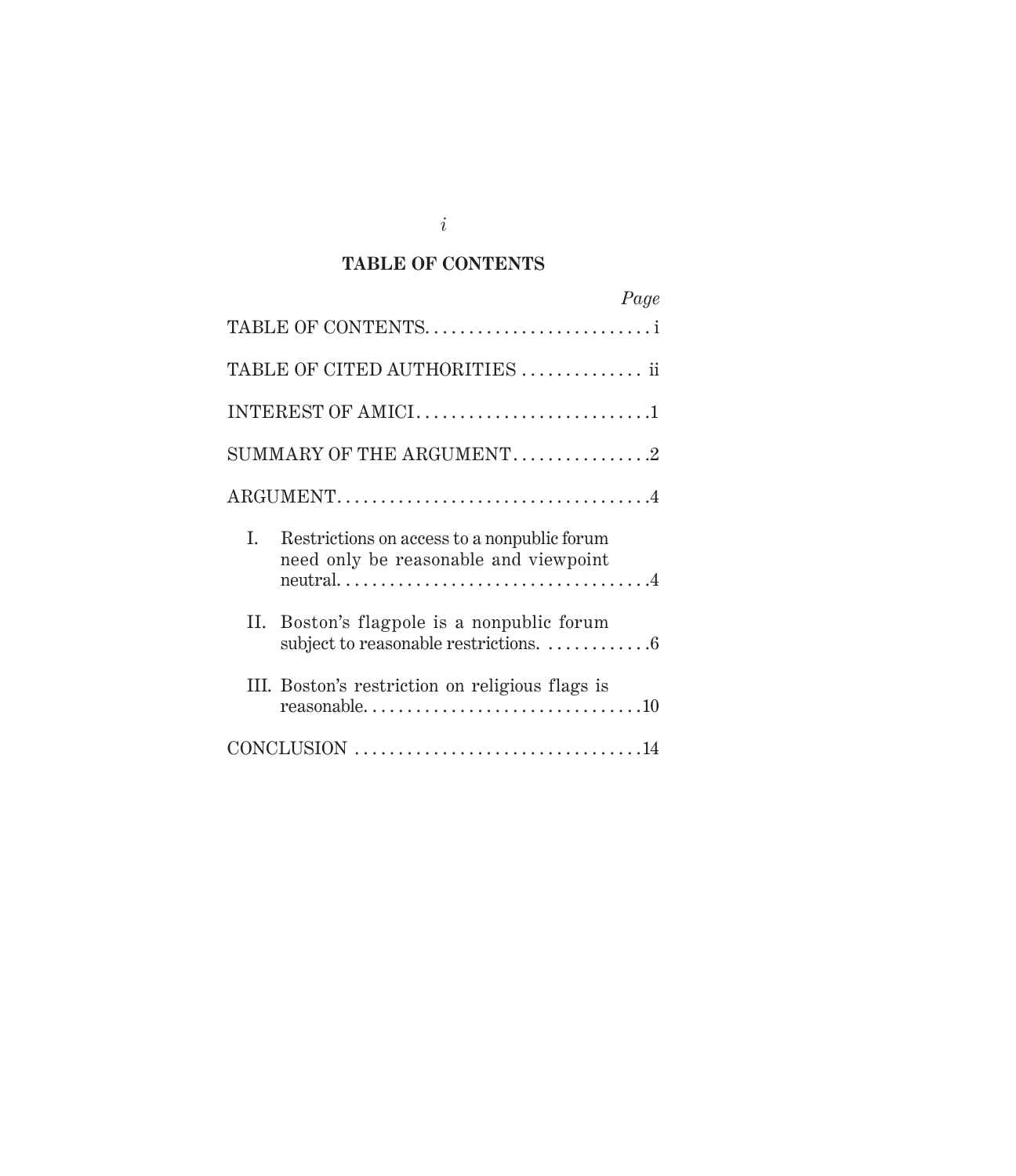### **TABLE OF CITED AUTHORITIES**

*Page*

### **Cases**

| American Civil Liberties Union of Ohio            |
|---------------------------------------------------|
| Foundation, Inc. v. DeWeese,                      |
|                                                   |
| Archdiocese of Washington v. Washington           |
| Metropolitan Area Transit Authority,              |
|                                                   |
| Berry v. Department of Social Services,           |
|                                                   |
| Capitol Square Review and Advisory Board v.       |
| Pinette,                                          |
|                                                   |
| Cornelius v. NAACP Legal Defense and              |
| <i>Education Fund, Inc.,</i>                      |
| 473 U.S. 788, 105 S. Ct. 3439 (1985)4, 5, 10      |
| County of Allegheny v. American Civil Liberties   |
| Union Greater Pittsburg Chapter,                  |
|                                                   |
| Good News Club v. Milford Central School,         |
|                                                   |
| Greer v. Spock,                                   |
| 424 U.S. 828, 96 S. Ct. 1211 (1976). $\dots$ . 11 |
|                                                   |

*ii*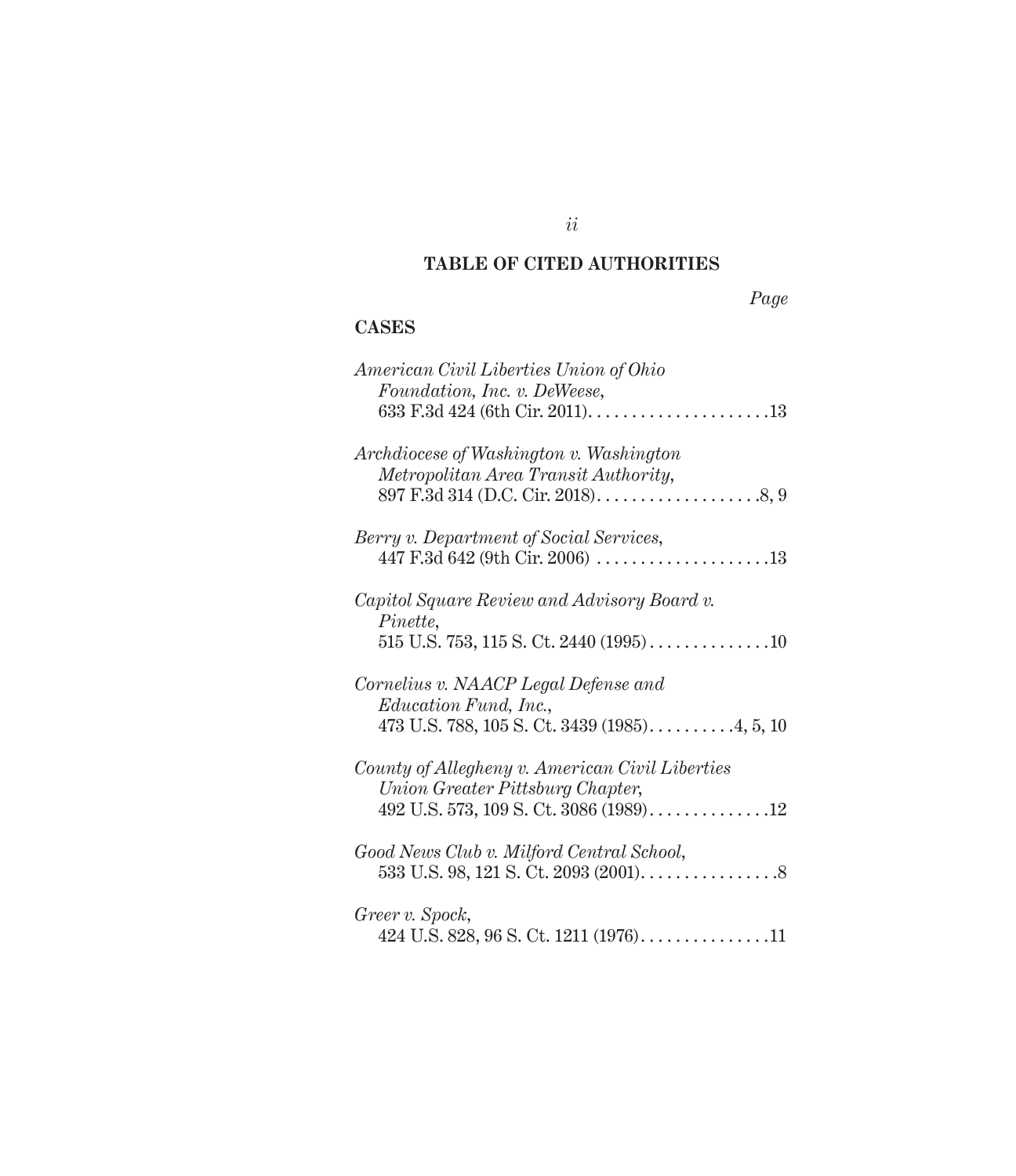### *Cited Authorities*

| Page                                                                                 |
|--------------------------------------------------------------------------------------|
| Jackson v. City of Stone Mountain,<br>232 F.Supp.2d 1337 (N.D. Ga. 2002) 13          |
| Lamb's Chapel v.<br>Center Moriches Union Free School Dist.,                         |
| Lehman v. City of Shaker Heights,<br>418 U.S. 298, 94 S. Ct. 2714 (1974) 11          |
| Minnesota Voters Alliance v. Mansky,<br>$200$ U.S. 321, 138 S. Ct. 1876 (2018) 5, 10 |
| Perry Education Association v.<br>Perry Local Educators' Association,                |
| Pleasant Grove City v. Summum,<br>$555$ U.S. 460, 129 S. Ct. 1125 (2009). 4, 6       |
| Reed v. Town of Gilbert,                                                             |
| Rosenberger v.<br>Rector and Visitors of University of Virginia,                     |
| Shurtleff v. City of Boston,                                                         |

## *iii*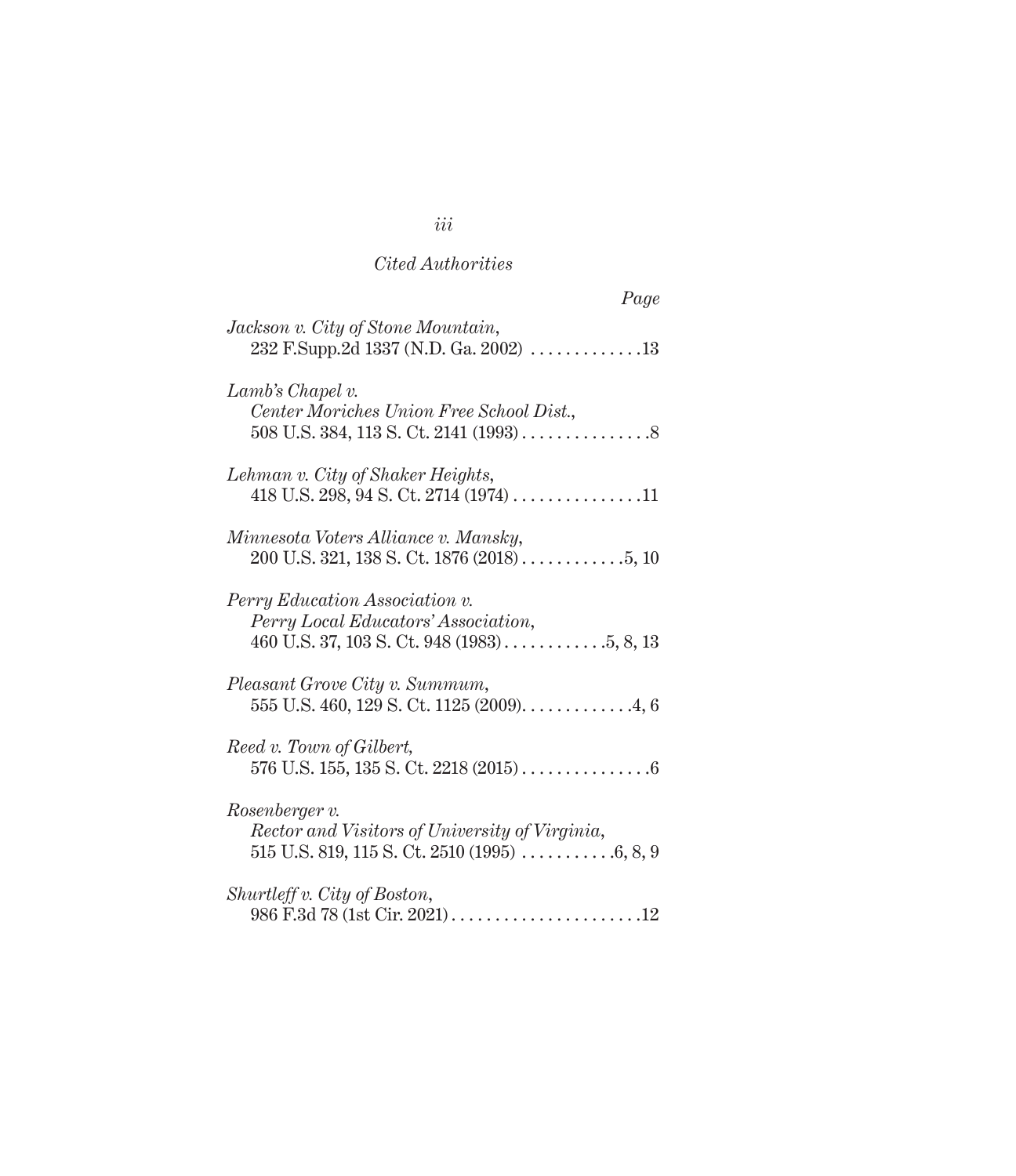*iv*

## *Cited Authorities*

*Page*

| Widmar v. Vincent, |  |  |  |  |  |
|--------------------|--|--|--|--|--|
|                    |  |  |  |  |  |

### **Statutes and Other Authorities**

|  | 1 SMOLLA AND NIMMER ON FREEDOM OF SPEECH |  |  |  |  |  |
|--|------------------------------------------|--|--|--|--|--|
|  |                                          |  |  |  |  |  |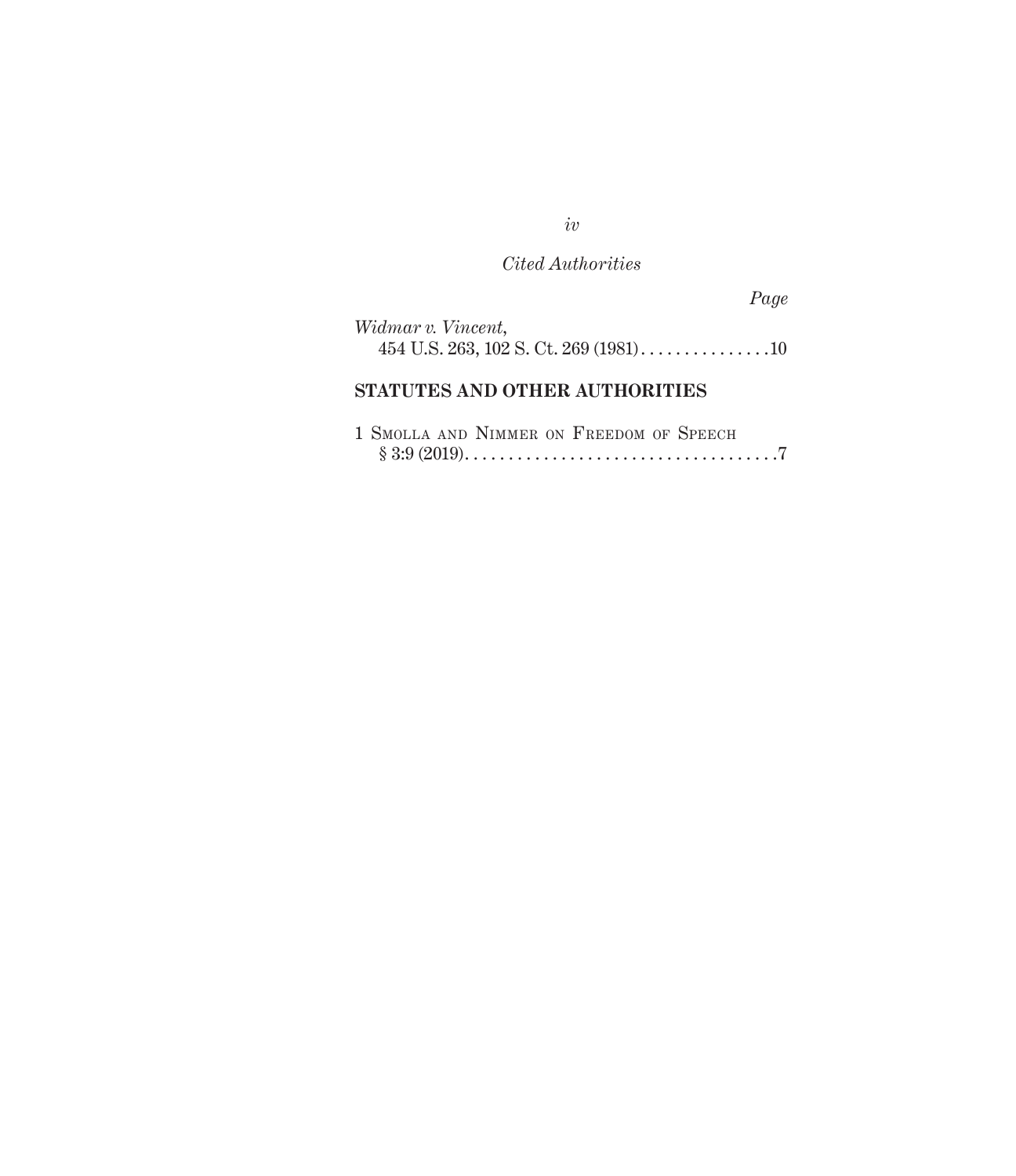#### **INTEREST OF AMICI1**

The Freedom From Religion Foundation ("FFRF") is a national educational nonprofit organization based in Madison, Wisconsin. FFRF is the largest association of freethinkers in the United States, representing more than 35,000 atheists, agnostics, and other nonreligious Americans, including more than 700 members in Massachusetts. FFRF has 21 local and regional chapters across the country. Founded nationally in 1978, FFRF has members in every state, the District of Columbia, and Puerto Rico. FFRF's two primary purposes are to educate the public about nontheism and to defend the constitutional principle of separation between state and church.

The Center For Inquiry ("CFI") is a nonprofit educational organization dedicated to promoting and defending science, reason, humanist values, and freedom of inquiry. Through education, research, publishing, social services, and other activities, including litigation, CFI encourages evidence-based inquiry into science, pseudoscience, medicine, health, religion, and ethics. CFI advocates for public policy rooted in science, evidence, and objective trust, and works to protect the freedom of inquiry that is vital to a free society.

<sup>1.</sup> All parties consented to the filing of this amicus brief. No party's counsel in this case authored this brief in whole or in part. No party or party's counsel contributed any money intended to fund preparing or submitting this brief. No person, other than amicus, its members, or its counsel contributed money that was intended to fund preparing or submitting this brief.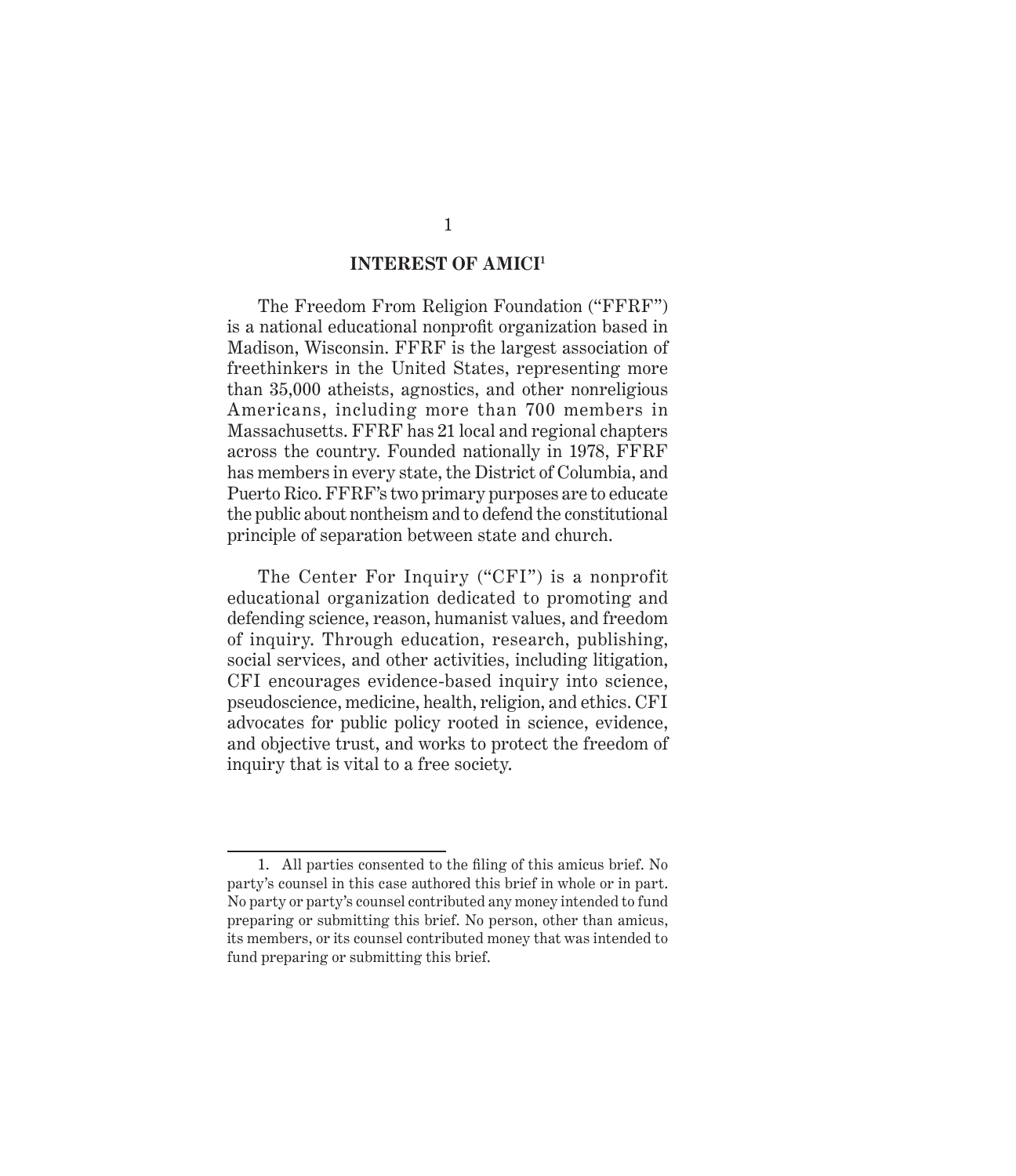#### **SUMMARY OF THE ARGUMENT**

The Amici Curiae, Freedom From Religion Foundation and Center For Inquiry, agree that the Court of Appeals correctly concluded that flags displayed on a government flagpole constitute government speech. The Court's conclusion that a religious flag on a municipal flagpole will be viewed as government speech is fully consistent with the mandate of the Establishment Clause that prohibits religious endorsement. Because the Petitioners, Harold Shurtleff and Camp Constitution (hereinafter "Petitioners"), argue that the Court should have applied a forum analysis to this case, however, the Amici address that issue for the Supreme Court's benefit, if the display of a religious flag is otherwise deemed not to be government speech.

The City of Boston's government flagpole should properly be considered a nonpublic forum, if it is a forum at all. The discretion of government officials and bodies to limit speech in a nonpublic forum is significantly greater than the latitude for a traditional public forum or a designated public forum. The restrictions on permitted speech in a nonpublic forum are not subject to strict scrutiny or the requirement of a compelling government interest. A nonpublic forum must only be reasonable and viewpoint neutral.

The Petitioners' emphasis on forum analysis rather than government speech is a red herring. If the flagpole at issue in this case is deemed a forum, it is certainly not a traditional public forum, nor is it a designated forum coextensive with a traditional public forum. The Boston flagpole, as a nonpublic forum, is subject to reasonable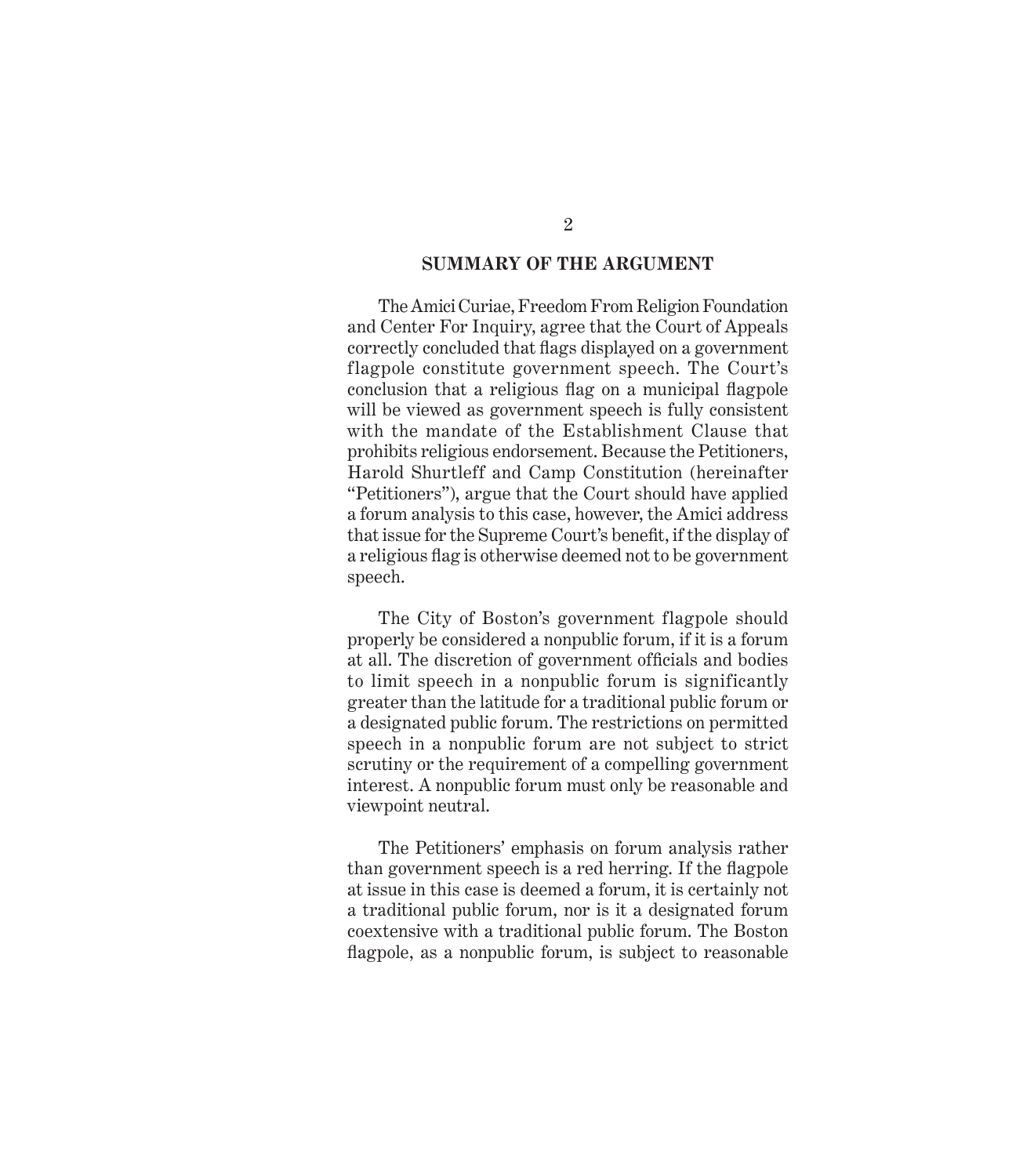limitations on use. Reasonableness is a deferential standard that is satisfied in this case.

Boston's concern not to give the appearance of endorsement in violation of the Establishment Clause is a reasonable justification for not approving the display of religious flags on a government flagpole. The appearance of endorsement is a legitimate basis upon which to act. As the First Circuit Court of Appeals recognized, in the context of a government flagpole, the appearance of endorsement cannot be gainsaid. Government flagpoles are so intimately and inherently identified with the government as speaker/sponsor that the appearance of religious endorsement cannot be obviated.

The exclusion of ceremonial religious displays from a nonpublic forum is not proscribed by the Free Speech Clause of the First Amendment. Nor do the Religion Clauses require that religious displays be allowed in a nonpublic forum. The question presented by this case, therefore, is not a novel matter of law, but rather one of reasonableness that does not require the Supreme Court to announce any new doctrine of law. In effect, the Petitioners seek merely for this Court to engage in alleged error correcting, but even as to that limited issue, the First Circuit's decision should not be reversed. Boston's refusal to approve the Christian flag for display on a government flagpole was reasonable in context. Inclusion of religious displays in a nonpublic forum is not mandated by the Constitution.<sup>2</sup>

<sup>2.</sup> This particular flag, moreover, is the same Christian flag that was carried by insurrectionists onto the Senate floor on January 6, 2021.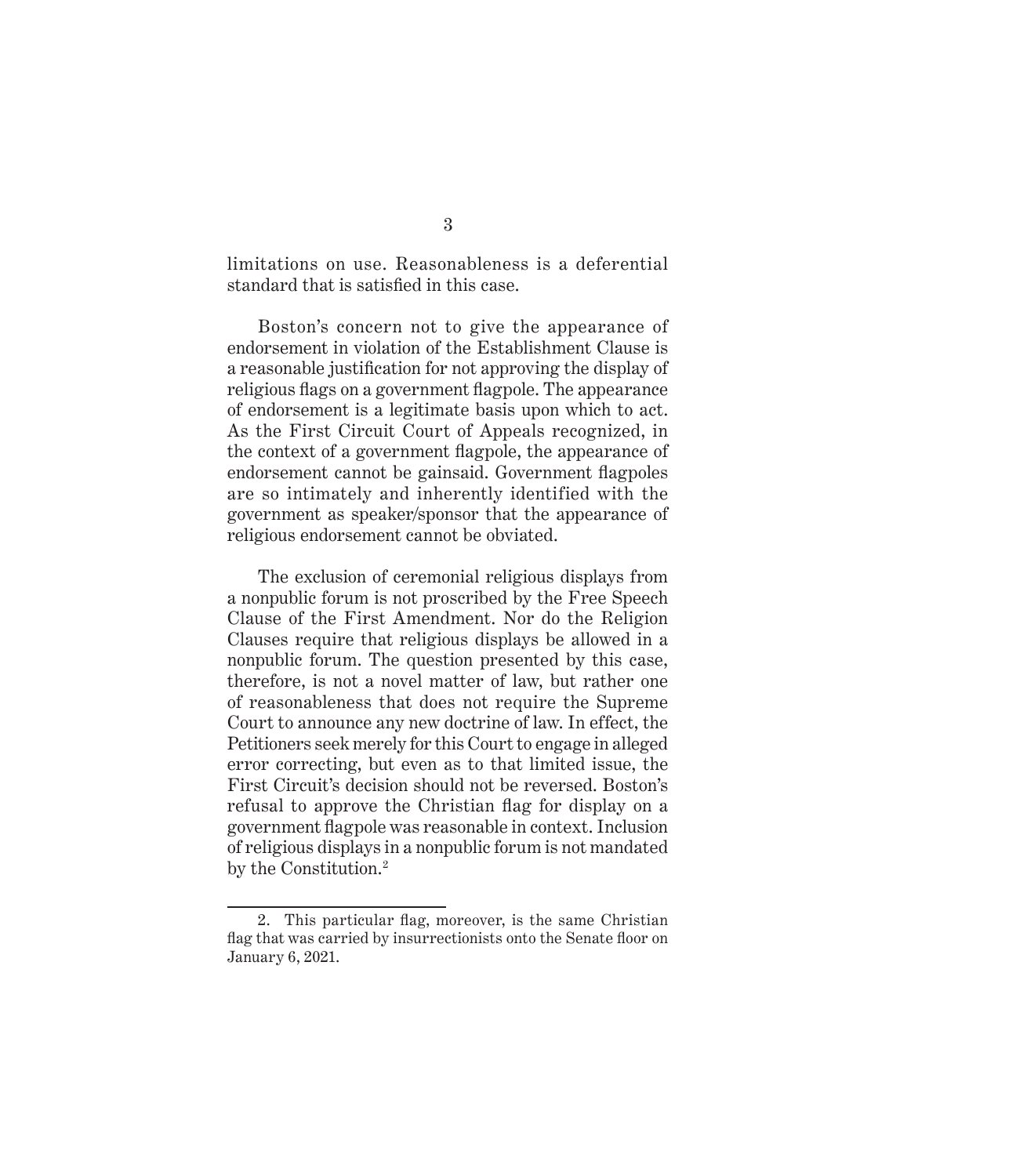#### **ARGUMENT**

#### **I. Restrictions on access to a nonpublic forum need only be reasonable and viewpoint neutral.**

When the government exercises the right to speak for itself, it can freely select the views that it wants to express. *Pleasant Grove City v. Summum*, 555 U.S. 460, 467, 129 S.Ct. 1125 (2009). The Free Speech Clause of the First Amendment restricts government regulation of private speech; it does not regulate government speech. *Id*.

In this case, the Court of Appeals concluded that flags flown on a government flagpole should be classified as government speech. The Court applied factors considered by the Supreme Court to differentiate government speech from private speech, including the historic use of flagpoles as government means of communication, the appearance of sponsorship and endorsement, and government control of the messages approved. The Court of Appeals did not also perform a forum analysis.

The Petitioners contend that the Court of Appeals erred by applying the factors used by the Supreme Court to identify government speech. They contend that the Court should have conducted a forum analysis. Applying forum analysis, however, does not affect the outcome in this case.

Not all forums evaluated under the Free Speech Clause are the same. The extent to which the government can control access to government property depends upon the nature of the relevant forum. *Cornelius v. NAACP Legal Defense and Education Fund, Inc.*, 473 U.S. 788,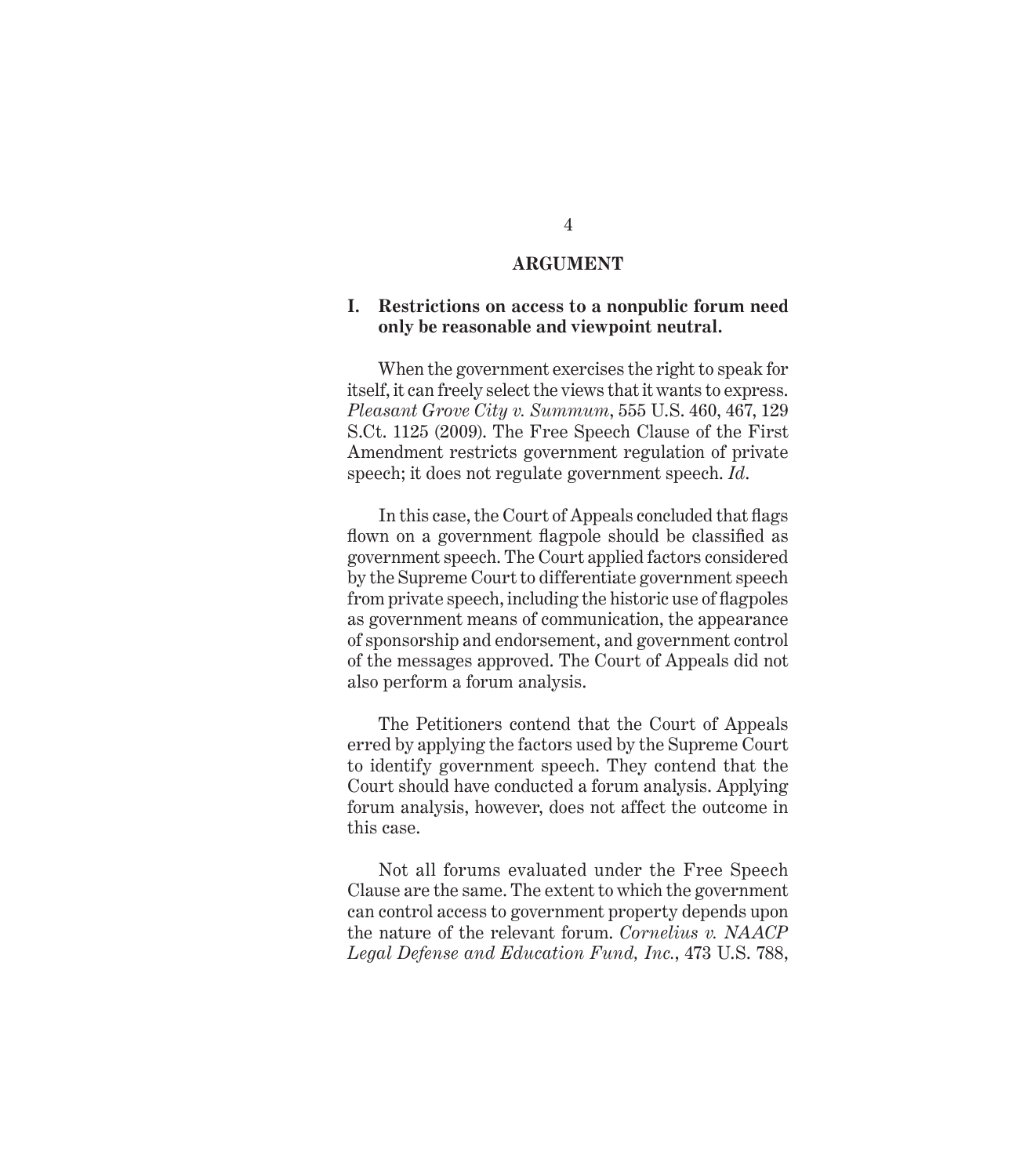800, 105 S.Ct. 3439 (1985). On one end of the spectrum, this Court has recognized traditional public forums, which include public streets and parks that have "immemorially been held in trust for the use of the public, and, time out of mind, have been used for purposes of assembly, communicating thoughts between citizens, and discussing public questions." *Perry Education Association v. Perry Local Educators' Association*, 460 U.S. 37, 45, 103 S.Ct. 948 (1983). Content-based speech restrictions in traditional public forums are subject to strict scrutiny, which means the government must show a compelling state interest and narrow tailoring of measures to achieve that interest, including the absence of less restrictive alternatives.

In the middle of the spectrum, this Court has recognized designated public forums. These are properties that have "not traditionally been regarded as a public forum [but are] intentionally opened up for that purpose." *Summum*, 555 U.S. at 469. As with traditional public forums, content-based restrictions get strict scrutiny.

A final category of forum has been labeled a nonpublic forum. A nonpublic forum enjoys the least protection under the First Amendment. Content-based restrictions are valid as long as they are reasonable and viewpoint neutral. *Id*. at 470; *Cornelius*, 473 U.S. at 800. And, unlike with strict scrutiny, nonpublic forums do not require narrow tailoring or the absence of less restrictive alternatives. The government's decision to restrict access need only be reasonable; it need not be the most reasonable or the only reasonable limitation. *Id*. at 808. The government has "much more flexibility to craft rules limiting speech" in a nonpublic forum than in any other kind of forum. *Minnesota Voters Alliance v. Mansky*, 200 U.S. 321, 138 S.Ct. 1876, 1885 (2018).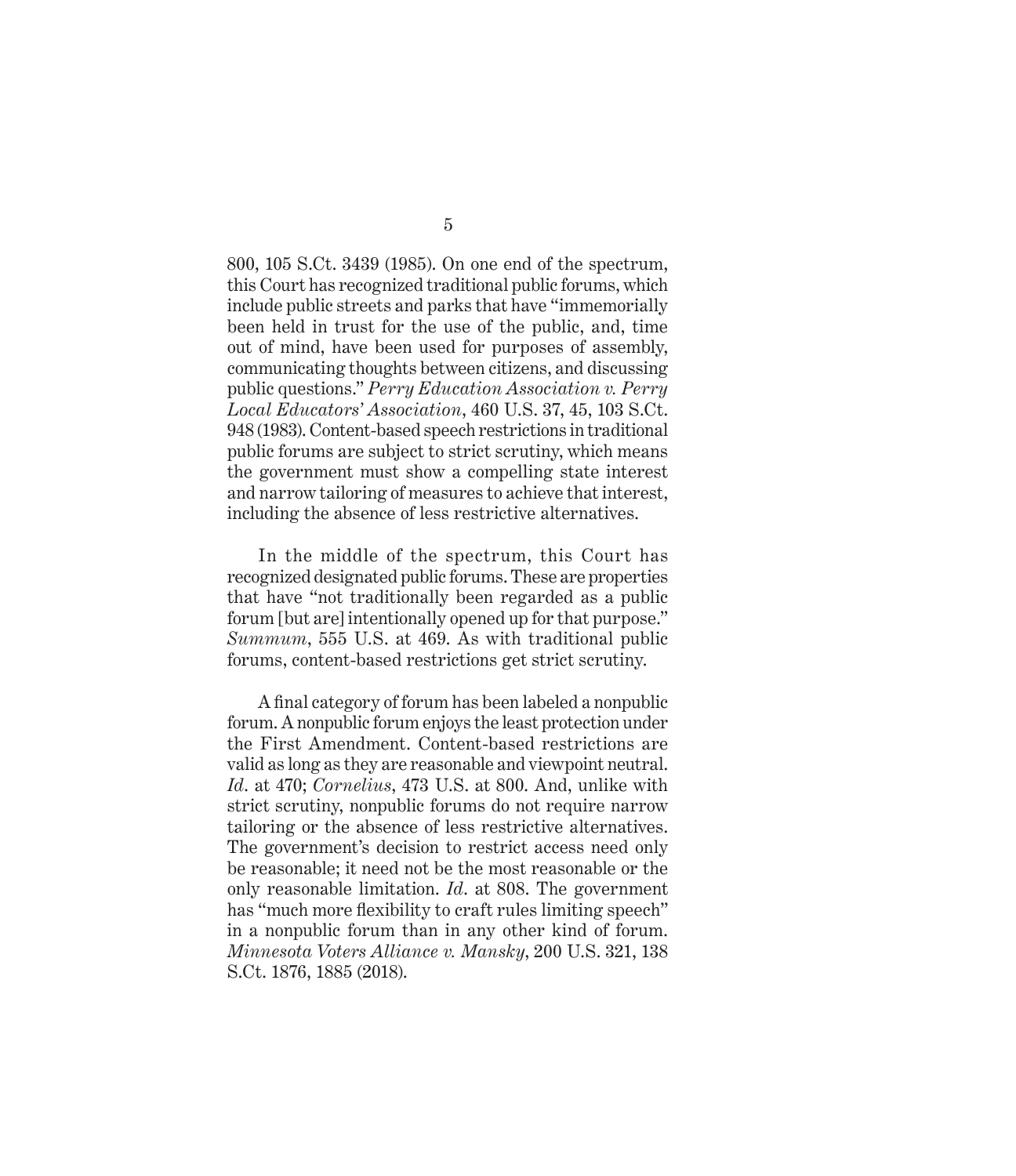Both content and viewpoint discrimination are prohibited in traditional and designated public forums. Only viewpoint discrimination is prohibited with respect to nonpublic forums. A regulation of speech is content based if it applies to particular speech because of the topic discussed or the idea or message expressed. *Reed v. Town of Gilbert*, 576 U.S. 155, 135 S.Ct. 2218, 2227 (2015). Viewpoint discrimination is "an egregious form of content discrimination that occurs 'when the specific motivating ideology or the opinion or perspective of the speaker is the rationale for the regulation.'" *Rosenberger v. Rector and Visitors of University of Virginia*, 515 U.S. 819, 829, 115 S.Ct. 2510 (1995).

#### **II. Boston's flagpole is a nonpublic forum subject to reasonable restrictions.**

 The Petitioners unpersuasively argue that the flagpole at issue is a designated public forum. But the Petitioners do not contend that the flagpole is a traditional public forum like a town square or park, where unrestricted speech may take place, including public debate, argument and political rallying. The flagpole, in fact, has not traditionally been regarded as a public forum, and the government has not intentionally opened it up for that purpose in this case. *See Summum*, 555 U.S. at 469–70. In fact, to the contrary, Boston has utilized the flagpole primarily to fly the City's flag. On occasion, the City has used it for the purpose of commemorating different nations or publicly recognized days of observance. One can conclude with great certainty, therefore, that the government flagpole at issue is not a designated public forum coextensive with a traditional public forum.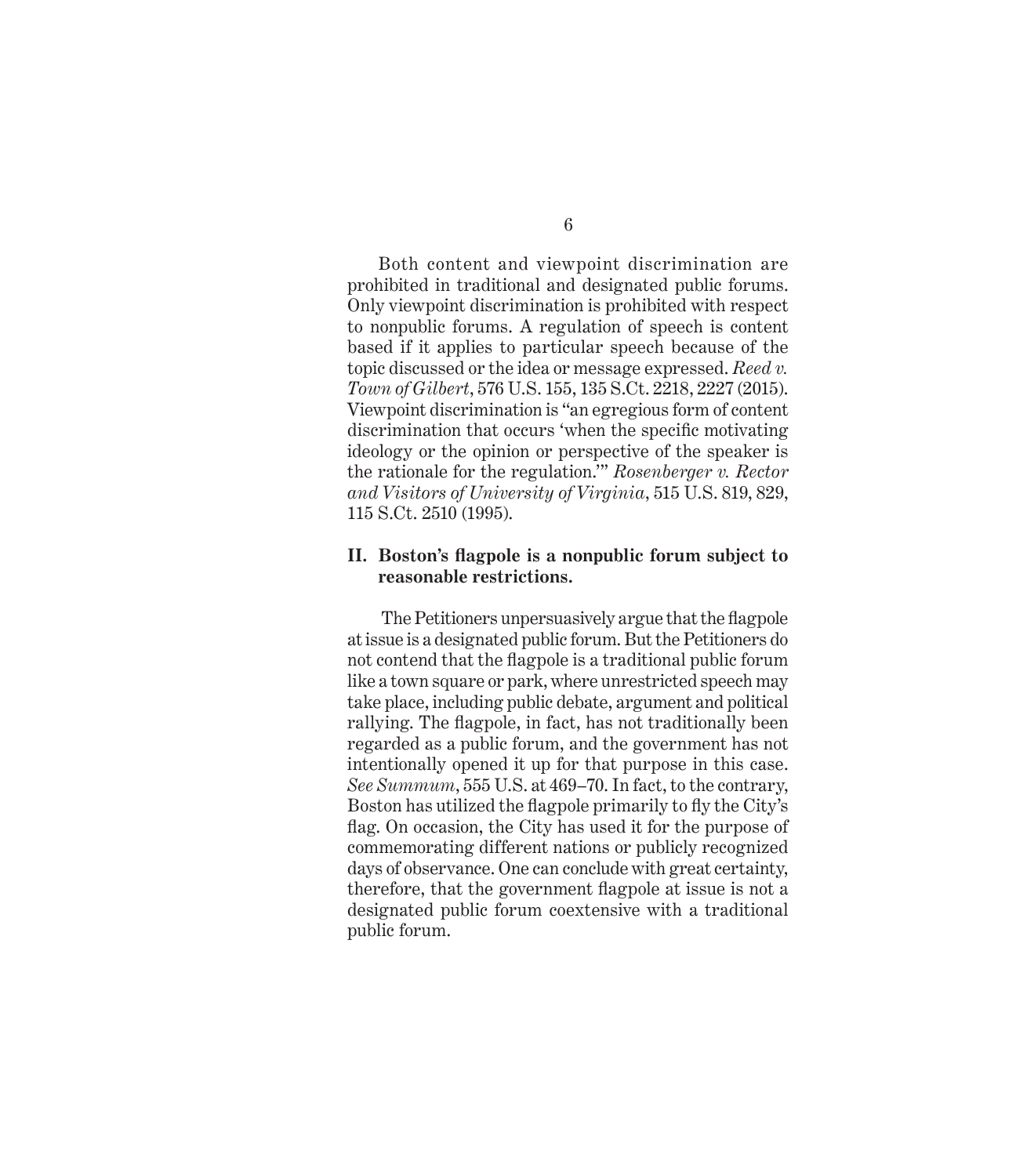Instead, the flagpole is correctly deemed a nonpublic forum, if a forum at all. The flagpole is restricted by content to commemorative displays, including the display of various national flags alongside official government flags. In the context of a nonpublic forum, such content restrictions are not prohibited.

Refusal to approve religious flags for display on a government flagpole, moreover, does not constitute viewpoint discrimination. A "content-based regulation either explicitly or implicitly presumes to regulate speech on the basis of the message," while a "viewpoint-based law goes beyond mere content-based discrimination and regulates speech based upon agreement or disagreement with the particular position the speaker wishes to express." 1 Smolla and Nimmer on Freedom of Speech §3:9 (2019). To distinguish between viewpoint and content discrimination, therefore, one must determine whether the speech restriction was based on the specific motivating ideology or particular position of the speaker, or the substance more generally.

The Petitioners argue that their request to display a religious flag on Boston's government flagpole was denied because of the religious perspective of their speech, which they allege makes the decision viewpoint discrimination. Boston's generalized refusal to approve any religious flags, however, was not based on the Petitioners' particular religious viewpoint. Nor do the Petitioners claim, for example, that Christian flags were prohibited but Jewish, Muslim, or anti-religious flags would have been allowed, which would present an obvious case of viewpoint discrimination. That is not the case in the present matter. There is no indication that Boston intended to discourage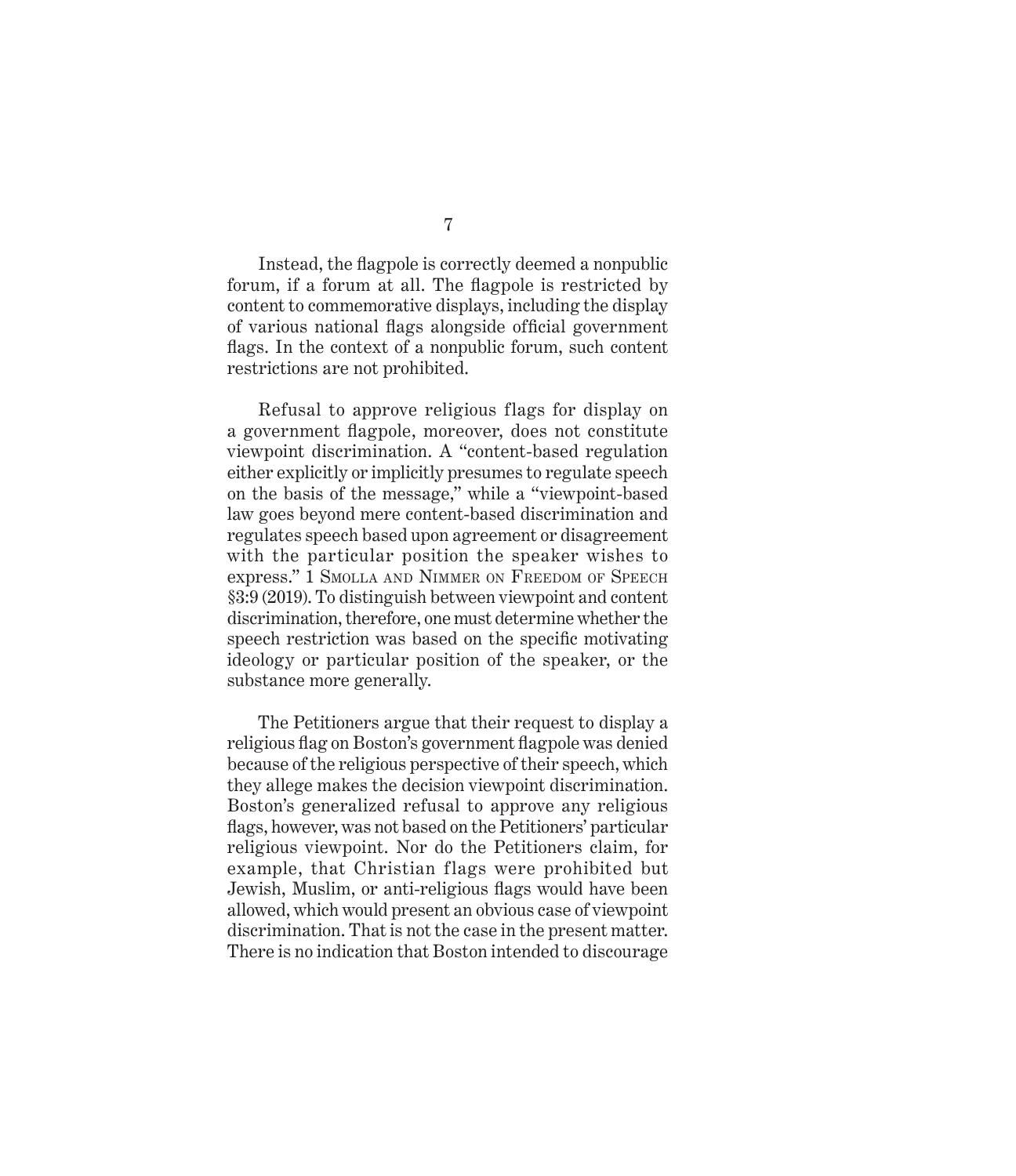one viewpoint and advance another. It is more accurate to characterize Boston's access policy as based on the general identity of the speaker. Such distinctions are permissible in a nonpublic forum where the touchstone for evaluating distinctions is whether they are reasonable. *Perry v. Perry Local Educators' Assn*., 460 U.S. 37, 49, 103 S.Ct. 948 (1983).

Boston's refusal to authorize religious flags was not based on hostility to the viewpoint of religion as applied to permitted speech-related topics such as morality or civic instruction, etc. In cases like *Rosenberger*, *Lamb's Chapel v. Center Moriches Union Free School Dist.*, 508 U.S. 384, 113 S.Ct. 2141 (1993), and *Good News Club v. Milford Central School*, 533 U.S. 98, 121 S.Ct. 2093 (2001), by contrast, challenged restrictions on speech operated to exclude religious viewpoints on otherwise includable topics. *See Archdiocese of Washington v. Washington Metropolitan Area Transit Authority*, 897 F.3d 314, 326 (D.C. Cir. 2018). In *Rosenberger*, 515 U.S. at 831, for example, the Supreme Court concluded that "the prohibited perspective, not the general subject matter, resulted in the refusal to make third party payments." Likewise in *Lamb's Chapel*, 508 U.S. 393–94, the Court addressed a restriction on religious speech about child rearing and family values, which perspective otherwise was permitted. Similarly, in *Good News Club*, 533 U.S. at 107–08, the Court considered a restriction on teaching moral and character development in children from a religious perspective.

The present case does not include a restriction on religious flags because of religious perspective, ideology, or orthodoxy. Boston's practice, instead, is to exclude all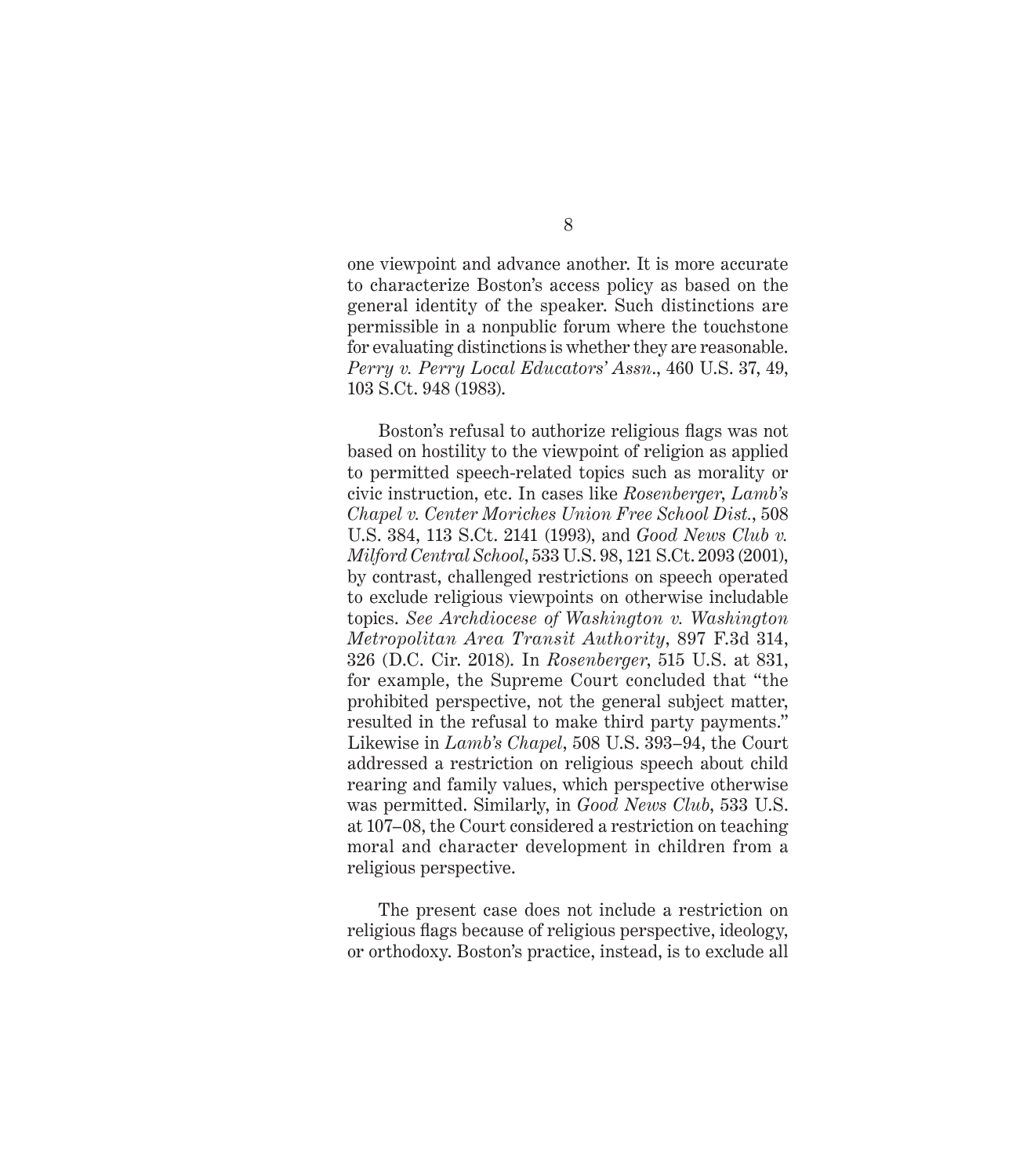religious flags from its government flagpole in order to prevent the appearance of religious endorsement. Such a generally applicable restriction does not constitute viewpoint discrimination, but rather it is a permissible content restriction.

The Petitioners' understanding of viewpoint discrimination would prohibit almost any restriction in a nonpublic forum. In effect, the Petitioners conflate content and viewpoint in such a way as to eliminate the well-recognized distinction that exists in the Supreme Court's precedents. The D.C. Court of Appeals noted the sweeping implication of this argument in *Archdiocese of Washington*, 897 F.3d at 325:

The Archdiocese's position would eliminate the governments' prerogative to exclude religion as a subject matter in any nonpublic forum. It contends Supreme Court precedent prohibits governments from banning religion as a subject matter, and that Guideline 12 is unconstitutional for that reason. Not only is this position contrary to the Supreme Court's recognition that governments retain the prerogative to exclude religion as a subject matter, *see Rosenberger*, 515 U.S. at 831, 115 S.Ct. 2510, it would also undermine the forum doctrine because the Archdiocese offers no principled reason for excepting religion from the general proposition that governments may exclude subjects in their nonpublic forums. Although religious speech might be an exception either because it is highly valuable or because it receives specific protection in the First Amendment, the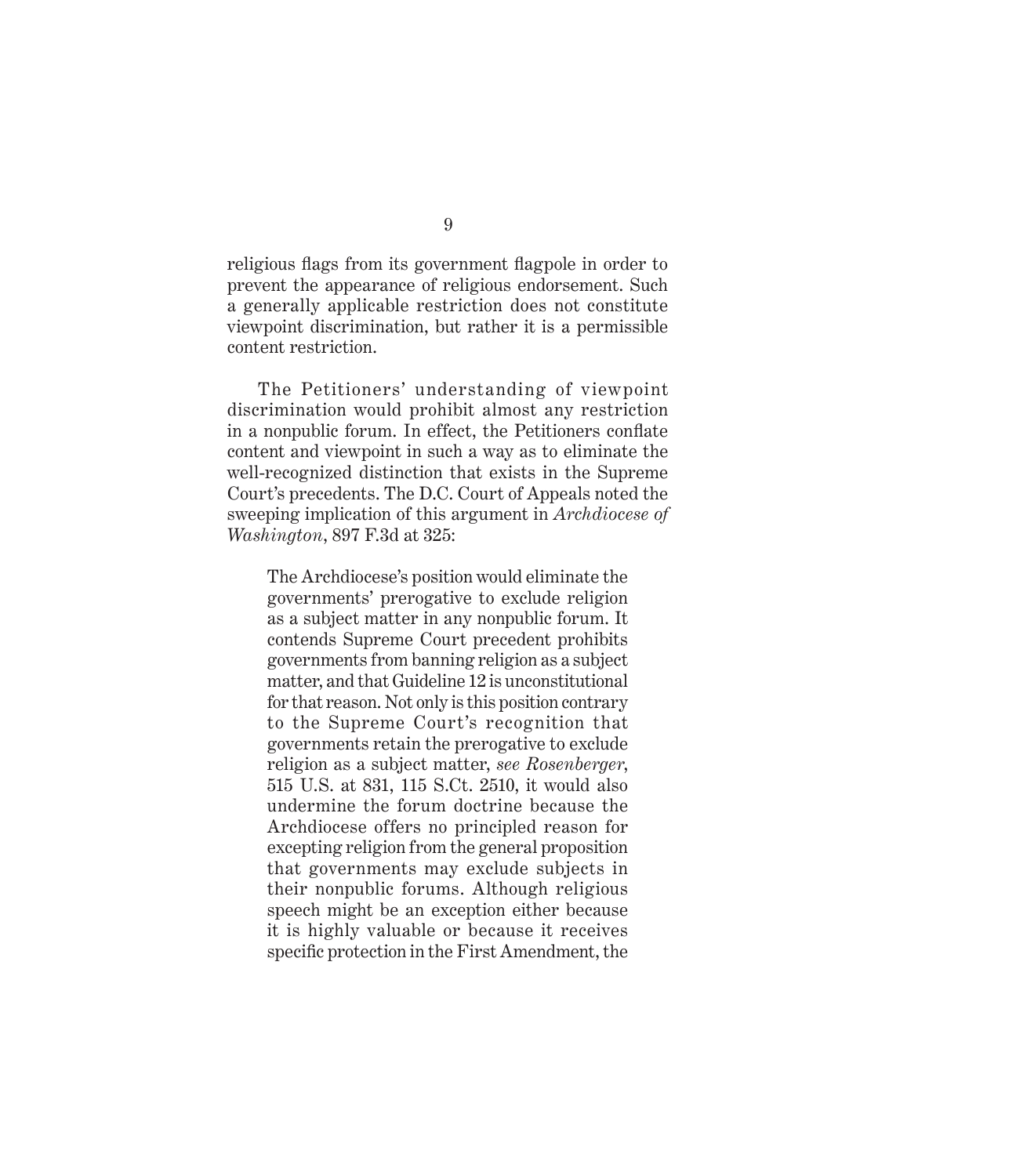same can be said of political speech on which the Supreme Court has upheld bans against constitutional challenges. *See, e.g., Arkansas Educ. Television Comm'n*, 523 U.S. at 669, 119 S.Ct. 1633; *Corneluis*, 473 U.S. 788, 105 S.Ct. 3439, 87 L.Ed.2d 567. The Archdiocese's position could have sweeping implications for what speech a government may be compelled to allow once it allows any at all, even forcing a choice between opening nonpublic forums to almost any private speech or to none, which the Supreme Court acknowledged in *Arkansas Educational Television Commission*, 523 U.S. at 680, 118 S.Ct. 1633, was not merely hypothetical.

#### **III. Boston's restriction on religious flags is reasonable.**

Because Boston's restriction on religious flags does not constitute viewpoint discrimination, the remaining question is whether the content restriction is reasonable, which is not a demanding inquiry, but rather is a "forgiving test." *Minnesota Voters Alliance*, 138 S.Ct. at 1888. In this case, concern to avoid the appearance of religious endorsement in violation of the Establishment Clause is a reasonable basis for Boston's policy and practice.

A government body's interest in avoiding an Establishment Clause violation "may be characterized as compelling," and therefore may justify content-based restrictions. *Widmar v. Vincent*, 454 U.S. 263, 271, 102 S.Ct. 269 (1981); *see also Capitol Square Review and Advisory Board v. Pinette*, 515 U.S. 753, 761–62, 115 S.Ct. 2440 (1995). Similarly, the Supreme Court has recognized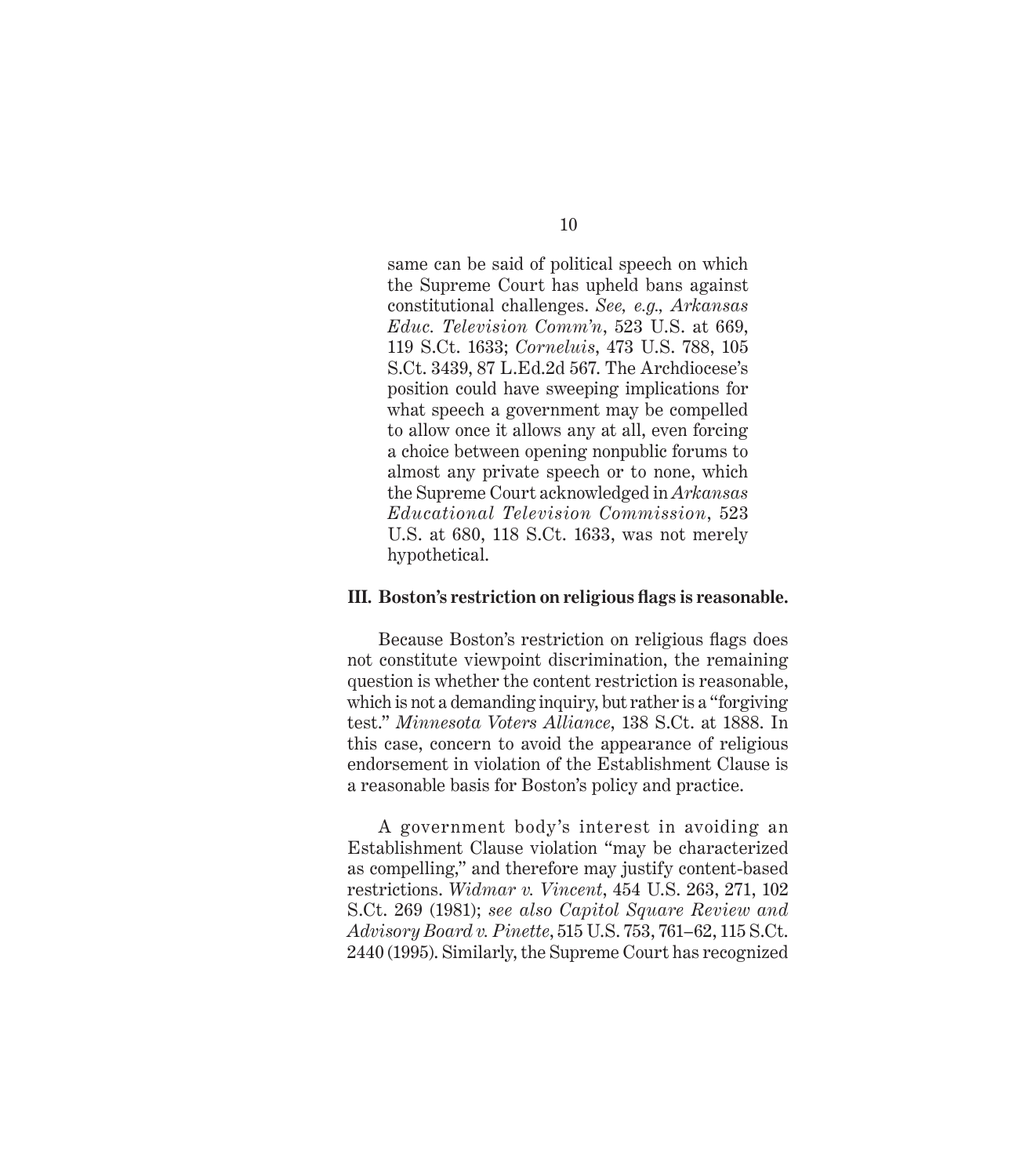that avoiding the appearance of political favoritism is a valid justification for limiting speech in a nonpublic forum. *See Greer v. Spock*, 424 U.S. 828, 839, 96 S.Ct. 1211 (1976); *Lehman v. City of Shaker Heights*, 418 U.S. 298, 304 94 S.Ct. 2714 (1974). Compliance with the Constitution, therefore, is well-recognized as a reasonable basis for a speech restriction in a nonpublic forum.

 In this case, approval of a religious flag would offend the Establishment Clause if it conveys the appearance of endorsing religion, under circumstances as viewed by a reasonable observer. Boston's concern that religious flags on a government flagpole would give such appearance of endorsement was a reasonable and not merely hypothetical apprehension.

The Court of Appeals decision in this case well explains the reasonable basis for Boston's concern. The Court found it likely that an observer would attribute the message of a third-party flag on Boston's third flagpole to the city, stating as follows:

As we previously noted, an observer would arrive in front of City Hall, "the entrance to Boston's seat of government." *Id*. at 174. She would then see a city employee replace the city flag with a third-party flag and turn the crank until the third-party flag joins the United States flag and the Massachusetts flag, both "powerful governmental symbols," in the sky (eighty-three feet above the ground). *Id.* A faraway observer (one without a view of the plaza) would see those three flags waiving in unison, side-by-side, from matching flagpoles.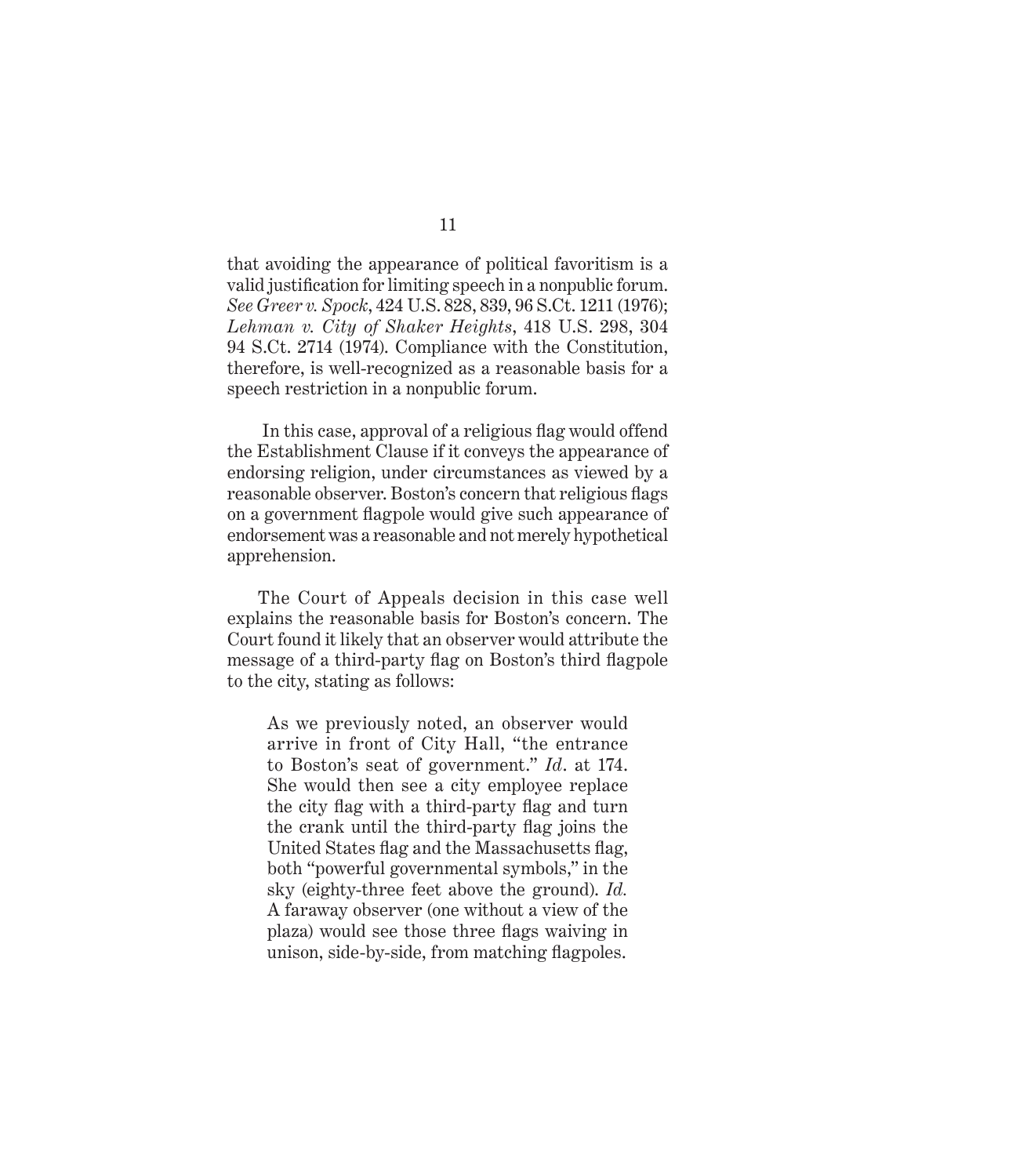That the third-party flag is part of a broader display cannot be understated. As the *Summum* Court explained, the manner in which speech is presented, including the incorporation of other monuments in the vicinity, changes the message communicated. *See* 555 U.S. at 477. Here, the three flags are meant to be – and in fact are – viewed together. The sky-high City Hall display of three flags flying in close proximity communicates the symbolic unity of the three flags. It therefore strains credulity to believe that an observer would partition such a coordinated three-flag display (or a four-flag display if one counts the POW/MIA flag) into a series of separate yet simultaneous messages (two that the government endorses and another as to which the government disclaims any relation).

#### *Shurtleff v. City of Boston*, 986 F.3d 78, 88–89 (1st Cir. 2021).

The Court of Appeals' conclusion that religious flags on a government flagpole, in context, would give the appearance of religious endorsement is supported in principle by reference to other contexts in which speech is invariably likely to be perceived as religious endorsement. For example, in *County of Allegheny v. American Civil Liberties Union Greater Pittsburg Chapter*, 492 U.S. 573, 595, 109 S.Ct. 3086 (1989), the Supreme Court held that the display of a crèche on the interior grand staircase of a courthouse was unconstitutional because the display had the impermissible effect of indicating government endorsement of religion in violation of the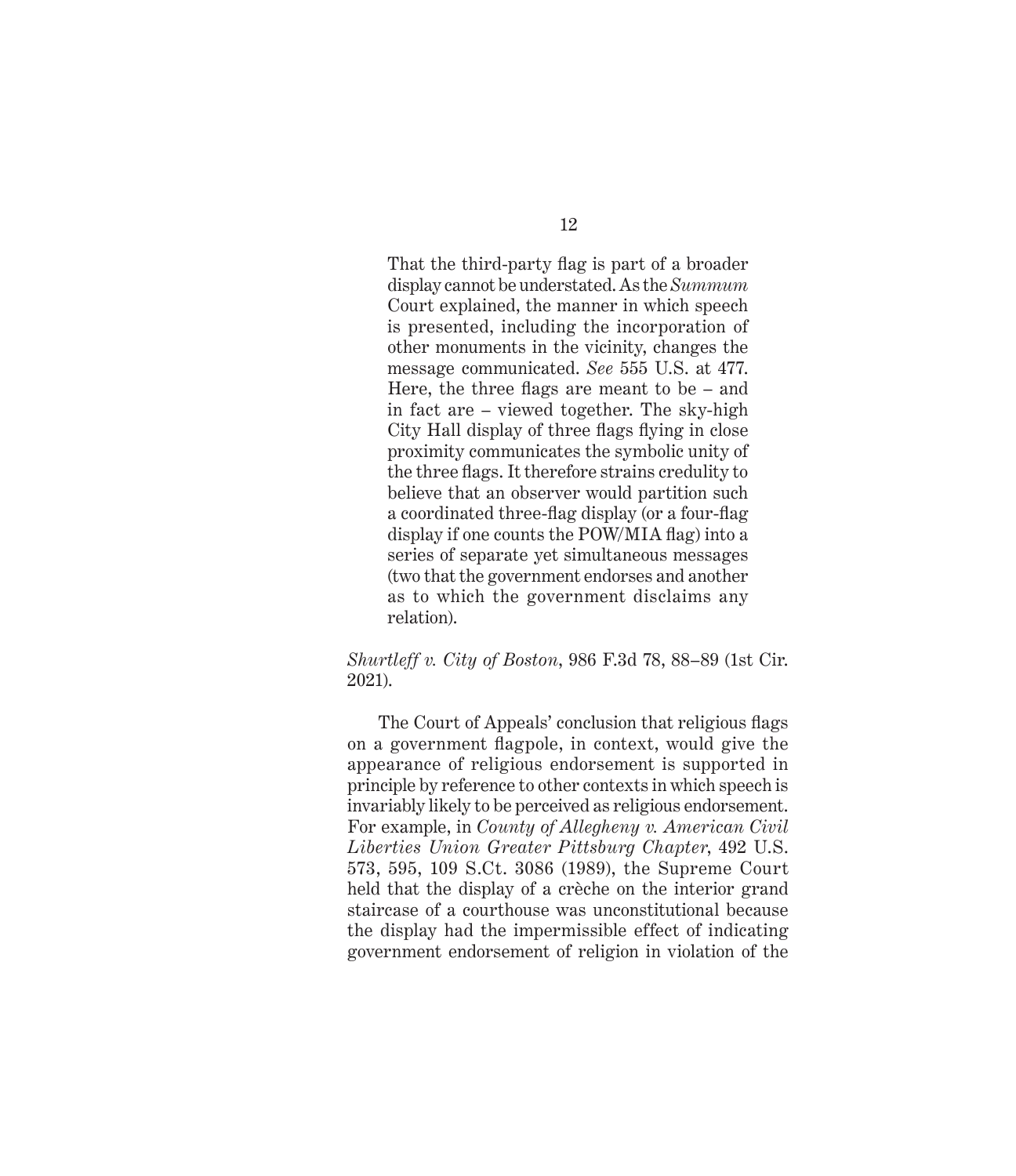Establishment Clause. In *Berry v. Department of Social Services*, 447 F.3d 642, 652 (9th Cir. 2006), the Ninth Circuit Court of Appeals concluded that "the government's need to avoid an appearance of endorsement of religion outweighs the curtailment on Mr. Berry's ability to display religious items in his cubicle, which is frequented by the Department's clients." In *Jackson v. City of Stone Mountain*, 232 F.Supp.2d 1337, 1362 (N.D. Ga. 2002), the district court concluded that "the display of a Confederate flag, flown from a tall, permanent flagpole, could suggest to the public that the City was holding itself out as a Confederate cemetery or that it was aligned with the viewpoint of the Confederacy." A Ten Commandments poster in a federal district court also has been held to violate the Establishment Clause despite a claim to be private speech protected by the Free Speech Clause. *See American Civil Liberties Union of Ohio Foundation, Inc. v. DeWeese*, 633 F.3d 424 (6th Cir. 2011).

Boston's concern to avoid conveying the appearance of religious endorsement is reasonable in the context of a nonpublic forum. In this context, reasonableness is the applicable standard, rather than proof of a compelling government interest narrowly tailored to affect a close fit between ends and means. Reasonableness is also supported in this case by the substantial alternative channels that remain open for Petitioners to display their flag. The Petitioners are not otherwise precluded from flying their flag or otherwise promoting themselves. The reasonableness of Boston's restriction on religious flags on a government flagpole is appropriately supported by considering the many and substantial alternative channels that remain open for the Petitioners' communication to take place. *See Perry*, 460 U.S. at 53.